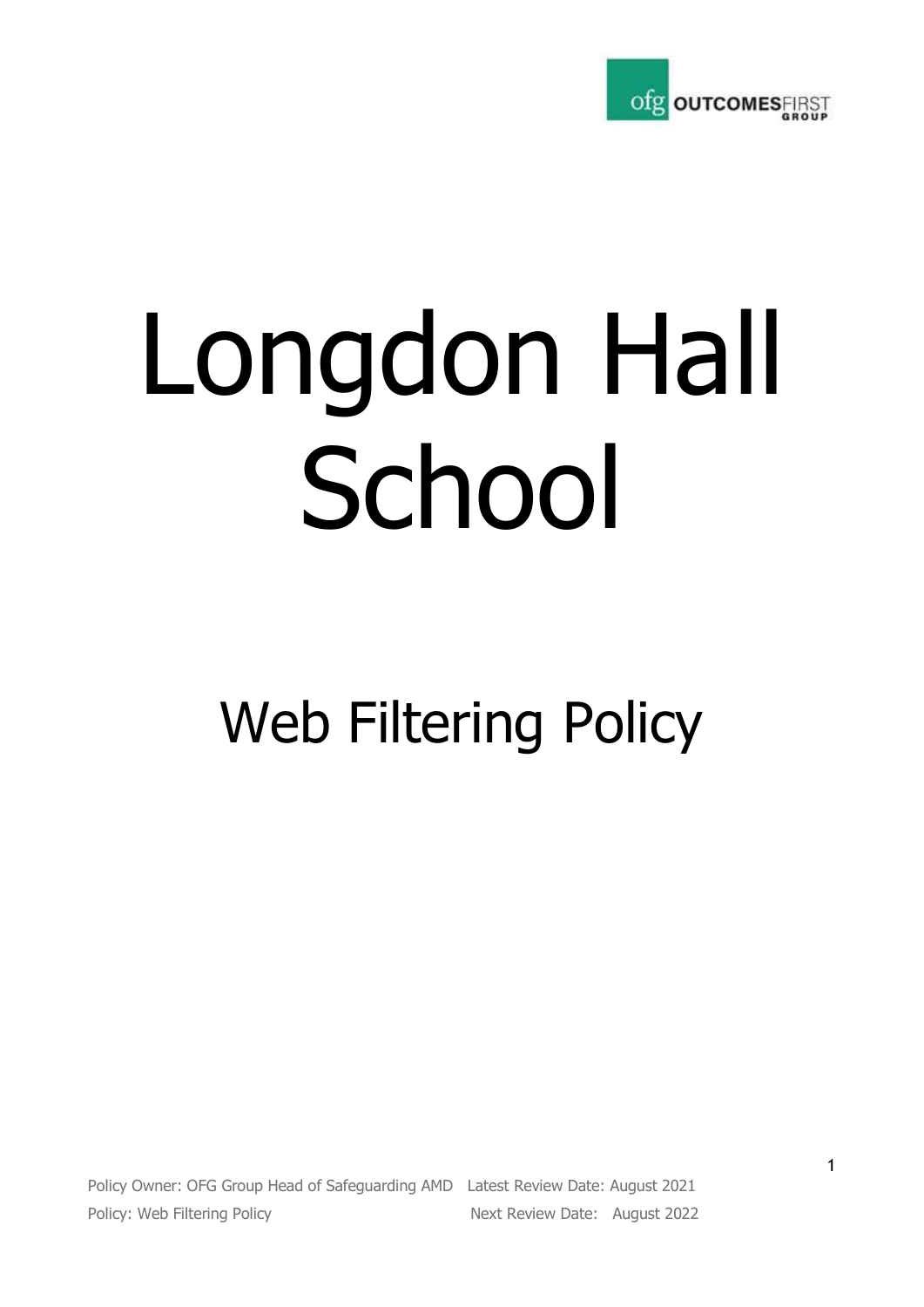

## **Schedule for Development/ Monitoring/ Review**

| This web filtering policy was approved by the<br>Board of Directors/ Governing Body / Governors<br>Sub Committee on:     | 08.09.2021                                          |
|--------------------------------------------------------------------------------------------------------------------------|-----------------------------------------------------|
| The implementation of this web filtering policy<br>will be monitored by the:                                             | Senior Leadership Team                              |
| Monitoring review will take place at regular<br>intervals:                                                               | 6 Monthly                                           |
| Should serious online safety incidents take place,<br>the following external persons / agencies should<br>be informed:   | Regional Director, LA<br>Safeguarding, LADO, Police |
| Should serious online safety incidents take place,<br>the following Outcomes First Group colleagues<br>must be informed: | Anne-Marie Delaney, Group<br>Head of Safeguarding   |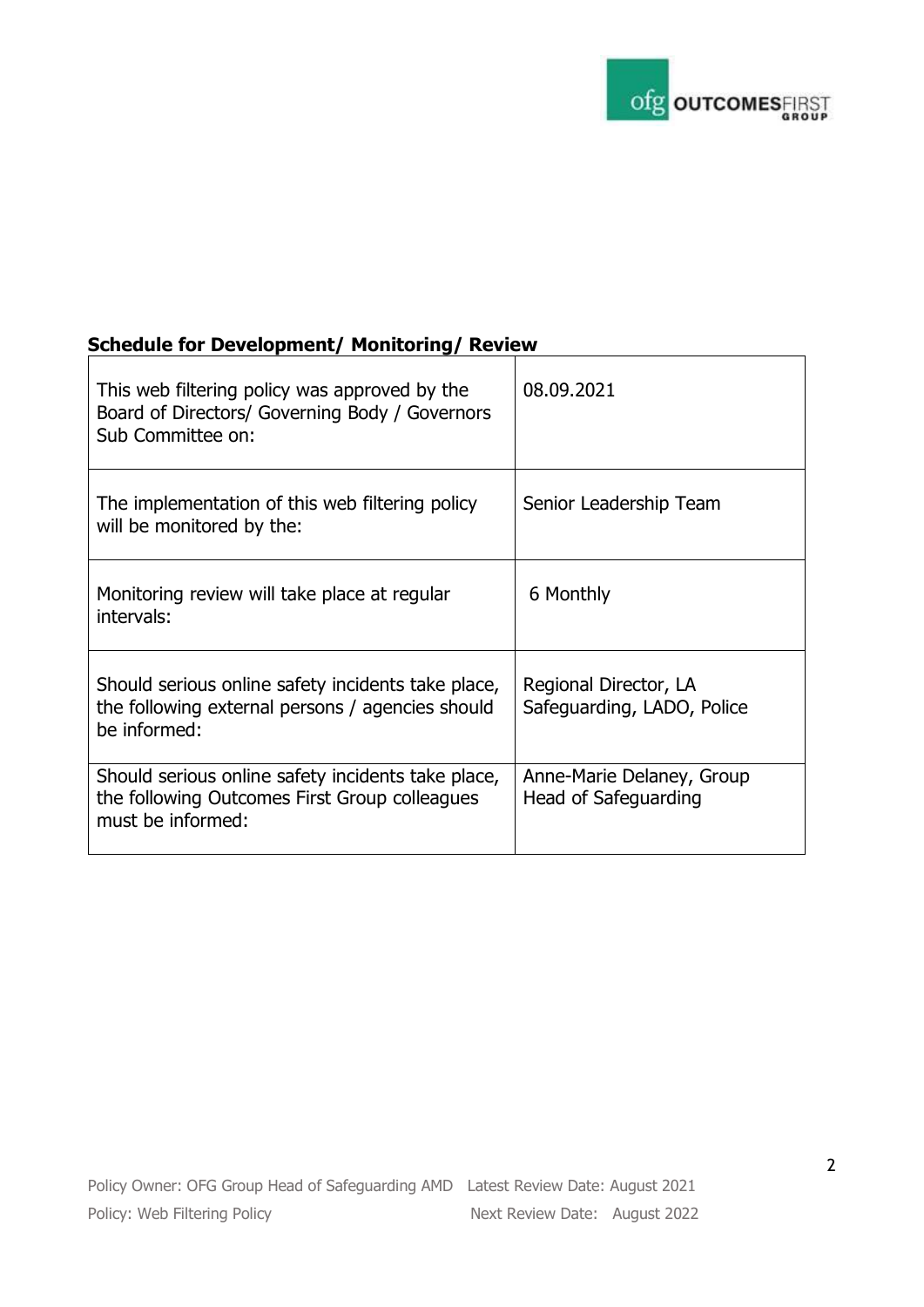

### **1.0 Scope of the policy**

- **1.1** This policy applies to all members of the school community (including staff, students / pupils, volunteers, parents / carers, visitors, community users) who access the internet over the school wireless network (e.g. a child using their own IT equipment at a residential school over the Wi-Fi is within scope, even though they have no access to school ICT systems).
- **1.2** Outcomes First Group places the safety of young people as its highest priority, including safeguarding children and young people when using digital technology. Whilst regulation and technical solutions are very important, their use must be balanced by educating pupils to take a responsible approach. The education of pupils in online safety is therefore an essential part of the school's online safety provision. Children and young people need the help and support of the school to recognise and avoid online safety risks and build their resilience. However, Outcomes First Group takes its role seriously in ensuring that there are safe and secure systems in place.
- **1.3** The potential risks from internet use can be classified as:
- Content: being exposed to illegal, inappropriate or harmful material;
- Contact: being subjected to harmful online interaction with other users; and
- Conduct: personal online behaviour that increases the likelihood of, or causes, harm.
- **1.4** For this reason, Outcomes First Group Network operates a highly secure web filtering system on the internet link to the setting. This means that it safeguards the school's computers and internet use, and it also offers safeguards on every mobile phone and tablet used in the setting over the setting's Wi-Fi network. Web filtering ensures that young people are safeguarded from illegal content and that they are protected from extremism online.

Please note that all Acorn Care and Education schools are on the Group's ZEN Network and all schools within the Group are being moved to this network to ensure consistent controls across the Group. School's not yet on the Zen Network have their Firewalls and internet traffic managed by another provider, which includes relevant alerts.

**1.5** The web filtering system does not safeguard the use of a mobile phone or tablet that is accessing the internet over mobile phone signals. Controls on a young person's device to safeguard web browsing will need to be agreed between the young person, the school, the young person's parent or carer and their social worker. Staff must ensure a risk assessment is in place for any other device in use by children or young people in a school.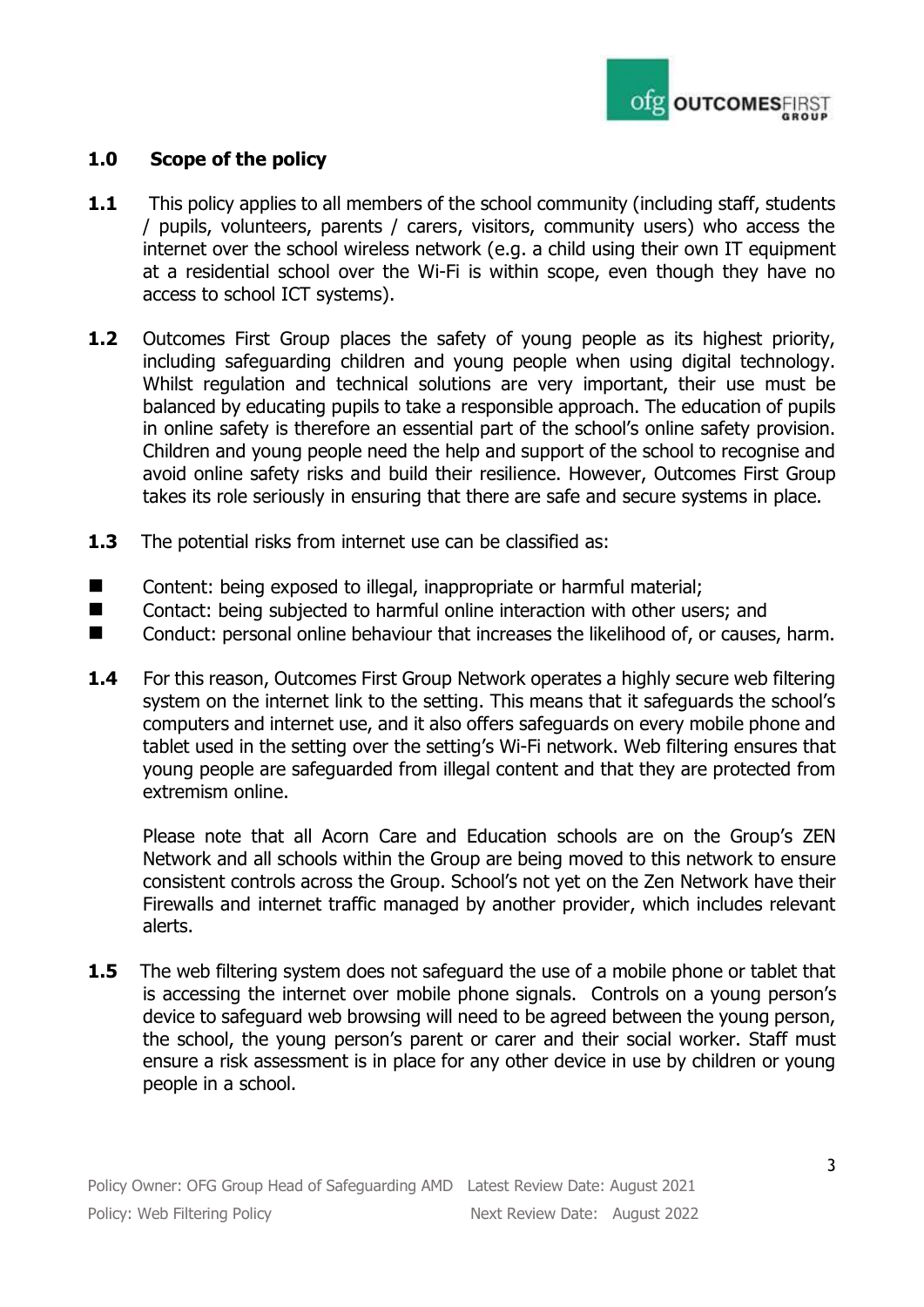

- **1.6** This policy should be read in conjunction with the individual setting's policies regarding safeguarding and child protection, online safety, and the use of mobile and smart technology.
- **1.7** This policy is in line with the relevant Government legislation and guidance, including Keeping Children Safe in Education 2021. It will be reviewed whenever significant changes are made to national policy and legislation.

#### **2.0 Roles and Responsibilities**

- **2.1** It is the responsibility of the school to ensure that all staff and visitors understand and implement this policy. It is the responsibility of the Head Teacher (Principal or Head of School) to ensure that staff comply with this policy and the accompanying, relevant policies.
- **2.2** It is the responsibility of the Head Teacher to ensure that online safety training for staff is aligned and integrated into the school's overall safeguarding training and approach.
- **2.3** All users should understand that the primary purpose of the use of the internet in a school context is educational. The web site categories that have been blocked are so as to ensure the safety and well-being of young people.
- **2.4** In line with Keeping Children Safe in Education 2021, internet use is monitored and reviewed. For schools on the ZEN Network, attempted access to blocked sites by pupils is reported on a daily basis to the Headteacher and Designated Safeguarding Lead Reports, all schools in the Group are being moved to the ZEN Network. This information will be stored by the school for a period of six months unless there are safeguarding concerns. If there are safeguarding concerns the information will be stored in line with statutory requirements for record retention.

For those schools not yet on the ZEN Network, access is logged and available in a control portal for review, which the Group's IT Team have access to.

- **2.5** Social media website categories are blocked according to the policy set by each school when pupils access the internet on a school computer. Staff must also ensure that they refer to the school's mobile and smart technology policy.
- **2.6** Should attempts be made to access a site in the "child abuse" category, the Group's internet supplier will immediately alert the IT Director and Security Architect, who will alert the School's Designated Safeguarding Lead and the Head Teacher. The website address and the device IP address it has been accessed from will be shared as part of this alert. This alert will also be sent to the Group Head of Safeguarding.